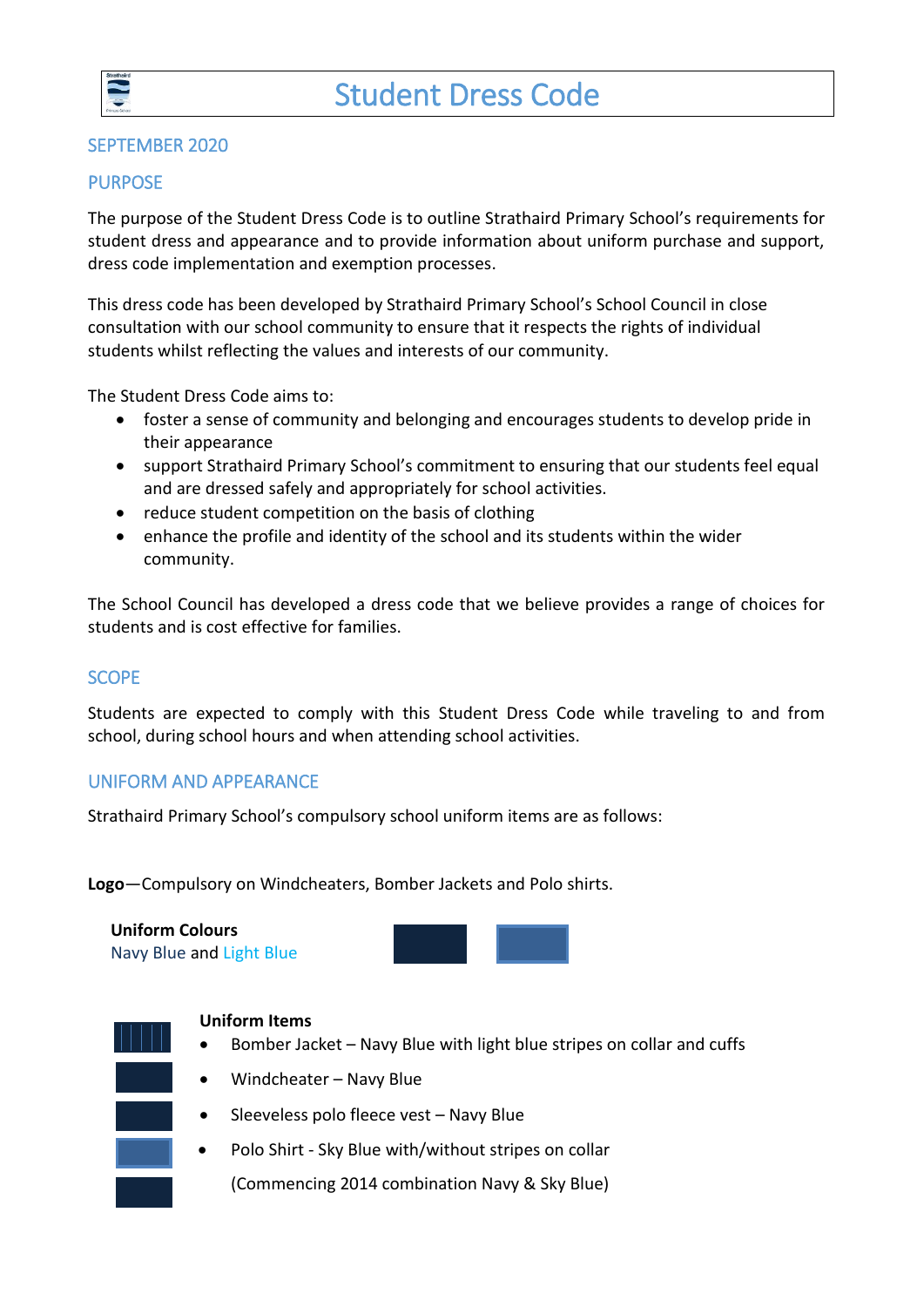- Pants ALL Navy Blue (No stripes or decals) Includes– Track Pants, Surf Style, Bootleg Pants
- Shorts ALL Navy Blue (No stripes or decals) includes Unisex short,
	- Skorts, culottes ALL Navy Blue
	- Winter Skirt or Tunic Navy Blue fabric as supplied through PSW
	- Summer dress—check fabric as supplied through PSW
- Hats Navy Legionnaire or Slouch (No Logo)
- Socks white or navy
- Footwear fully enclosed black school shoes (buckle, laced or velcro) or predominantly black or predominantly white, padded, supportive athletics shoes (not canvas or slip-on).

Optional items available at the uniform shop (non compulsory)

- 
- Navy Beanie and Navy Raincoat with school logo

#### **General appearance**

While at school, travelling to or from school or participating in school activities, Strathaird Primary School students must comply with the following:

- Uniforms must be clean and in good repair
- Uniforms must be clearly marked with the owner's name
- Additional layers of clothing may be worn underneath the uniform for added warmth, provided these undergarments are completely hidden.

#### **Jewellery and cosmetics**

Students are not permitted to wear decorative jewellery to school. Stud earrings and sleepers worn in the ears, and watches, are the only acceptable jewellery.

Cosmetics may not be worn at school. Only clear nail polish is permitted.

#### **Hair and Sun safety**

Shoulder length or longer hair is to be tied back to help restrict the spread of nits and lice and for student safety.

School uniform hats (Navy Legionnaire or Slouch - No Logo) must be worn outside from mid-August (exact date to be set by the school annually) to 30 April and on any other day prescribed by the school. School uniform hats may also be worn outside of this time period, by parent or student choice.

Hats are not to be worn inside.

Students are permitted to wear sunglasses during outdoor activities. Sunglasses should be closefitting, wrap-around that meet the Australian Standards 1067 and cover as much of the eye area as possible.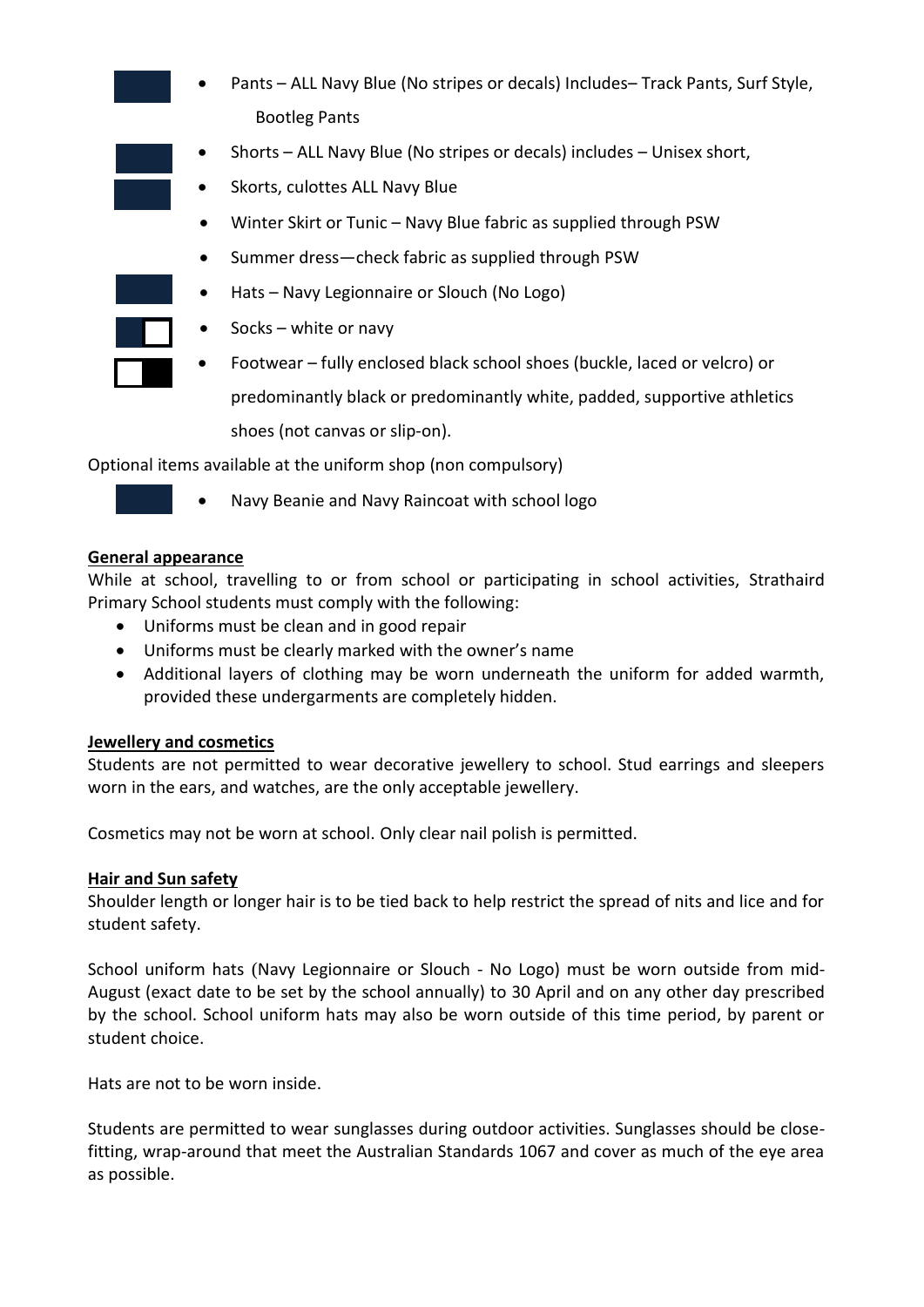# PURCHASE OF UNIFORMS

Uniform items can be purchased from PSW School Uniforms, Hampton Park.

Strathaird Primary School Parents' Club also operates a second-hand uniform store for parents.

#### **Support for families experiencing difficulty**

Please contact the Principal or Assistant Principal to discuss support that the School may be able to provide to families experiencing difficulty meeting uniform costs, including information about eligibility for uniform support through State Schools' Relief. Further information about State Schools' Relief is also available on their website: [htps://www.ssr.net.au/](https://www.ssr.net.au/)

# IMPLEMENTATION

Strathaird Primary School will ensure that this Student Dress Code is communicated to all families and students through our website and through pamphlets at the Office. We will assist students who may be experiencing difficulties complying with this policy where possible.

Students wearing non-compliant uniform items may be asked to change into a compliant item of clothing provided by the school.

If a student is out of school uniform or otherwise breaches the Student Dress Code on a recurring basis, a note will be provided to the student and parents by the School Leadership. If noncompliance with the dress code becomes a continued occurrence, the Principal will be informed and a phone call home may be required. In this event, the school will continue to work with the student and family to support compliance.

Consequences may be issued to a student for deliberate non-compliance.

# **EXEMPTIONS TO STUDENT DRESS CODE**

We recognise that there may be situations where the application of this dress code may affect students unequally.

Students and their parents or carers may apply either in writing or in person to the Principal for an exemption to this Student Dress Code if:

- an aspect of this code prevents the student from complying with a requirement of their religious, ethnic or cultural beliefs or background
- the student has a particular disability or health condition that requires a departure from the dress code
- the student or their parents/carers can demonstrate particular economic hardship that prevents them from complying with the dress code.

When the Principal receives a request for an exemption, they will:

- consider the grounds for the exemption request
- explain the process to the student and/or their parents/carers